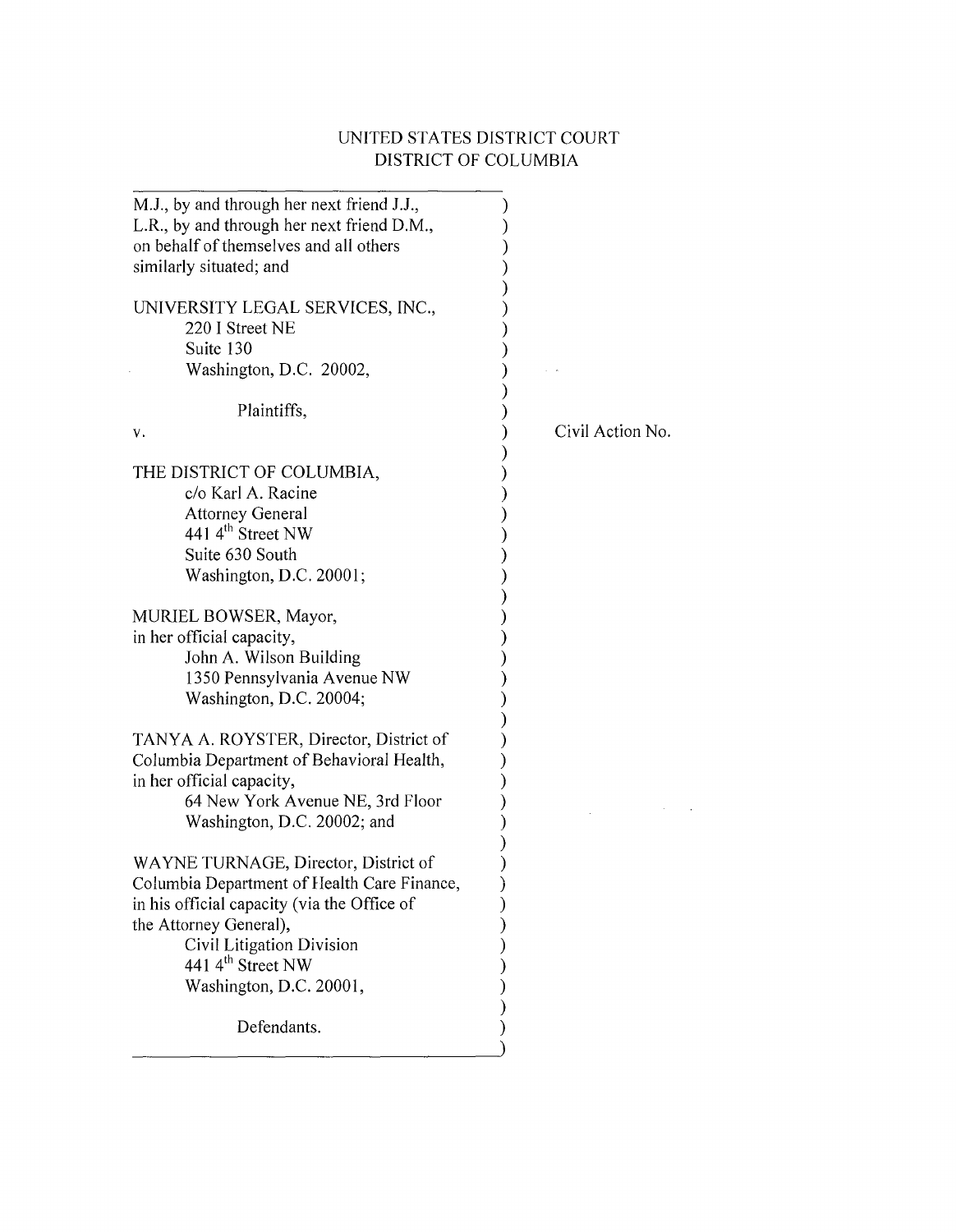#### **CLASS ACTION COMPLAINT FOR INJUNCTIVE AND DECLARATORY RELIEF**

- 1. Plaintiffs M.J. and L.R.,  $<sup>1</sup>$  and the members of the Plaintiff class they represent</sup> (collectively, "Plaintiff children"), are Medicaid-eligible children with mental health disabilities who are needlessly institutionalized, or at serious risk of institutionalization, because the District of Columbia and its officials (collectively, "Defendants") fail to provide them medically necessary intensive community-based services ("ICBS"), as required by federal law.
- 2. The Plaintiff children suffer dramatically curtailed life opportunities due to Defendants' continuing, longstanding failure to satisfy federal laws requiring the District of Columbia to provide medically necessary services that prevent unnecessary institutionalization. These services are not only essential and effective, but it is well within the District's capacity to provide the services.
- 3. Because of Defendants' failure to provide medically necessary intensive communitybased services, the Plaintiff children cycle unnecessarily in and out of institutionsincluding psychiatric hospitals, psychiatric and other residential treatment facilities, the District's detention centers, and group homes—to their detriment. When they return to their families, homes, and communities, the Plaintiff children receive little or ineffective follow-up community behavioral health services. It can take weeks or even months to get an appointment from a community provider, and when services are finally delivered, they are inadequate. Not surprisingly, the Plaintiff children and their families find themselves

<sup>&</sup>lt;sup>1</sup> Pursuant to Rule 5.2(a) of the Federal Rules of Civil Procedure and Rule 5.4(f) of the Local Rules of the U.S. District Court for the District of Columbia, the minor individual Plaintiffs are identified by their initials. Plaintiffs have filed a motion and accompanying memorandum requesting leave of the Court for their next friends to proceed anonymously.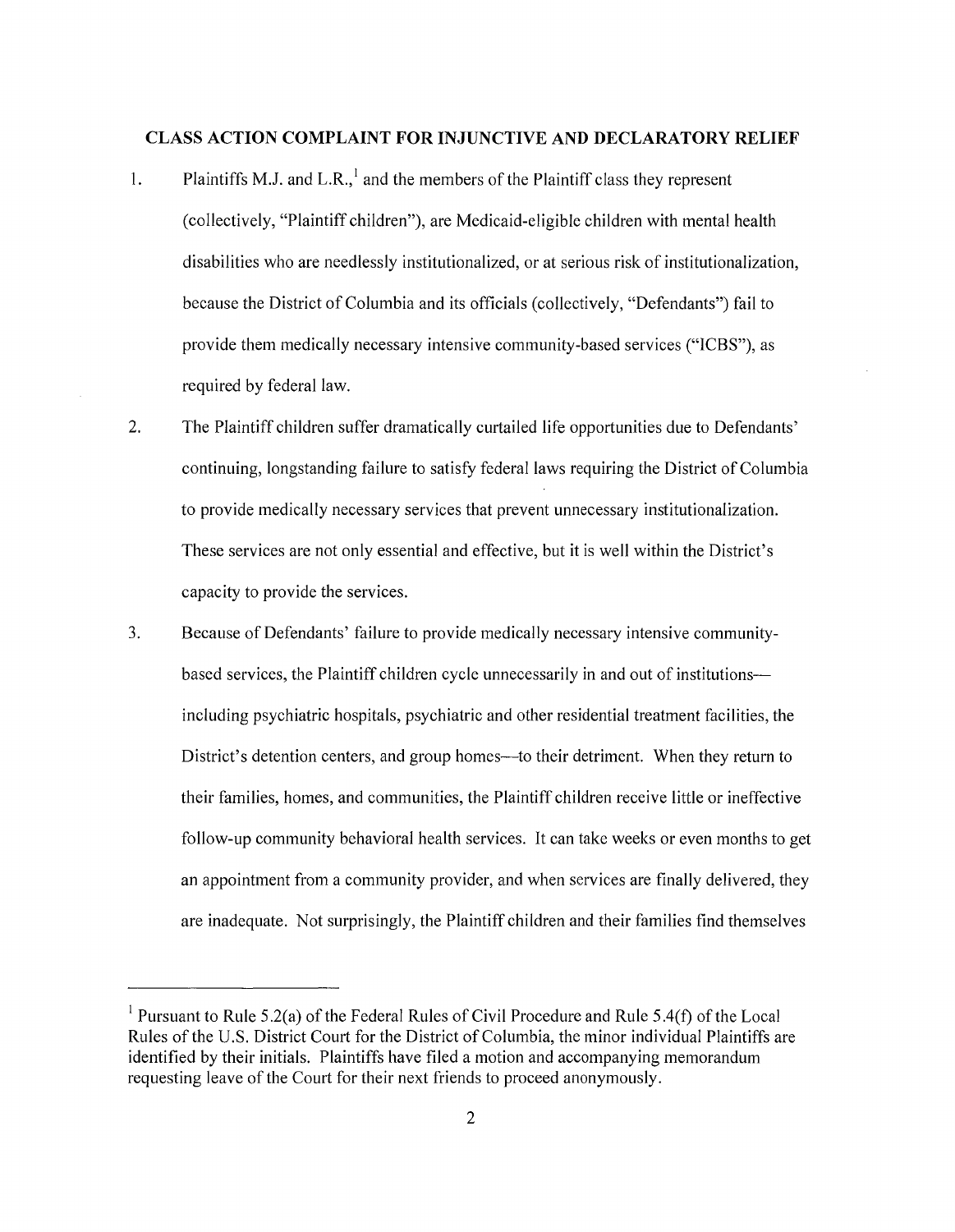in another crisis, and are institutionalized again or placed at serious risk of institutionalization.

- 4. The Plaintiff children need intensive community-based services to avoid institutionalization and improve their mental health conditions. As the U.S. Department of Justice has recognized, studies and programs across the country have shown that ICBS "effectively address the needs of children with mental illness while maintaining their connection to their families and communities," thereby "greatly reduc[ing] the rate of institutionalization and related costs while producing positive outcomes for children."<sup>2</sup>
- 5. Intensive community-based services, or ICBS, would make a critical difference in the lives of these children. With ICBS, the Plaintiff children could live in their own homes or in another family or foster home, make progress in school, and participate fully in community life. When denied ICBS, they are at high risk of doing poorly in school, becoming involved in the delinquency and criminal systems and, as they transition to adulthood, being unable to obtain a job or live independently.
- 6. This action is brought not only by the Plaintiff children but also by University Legal Services, Inc., the designated protection and advocacy program for individuals with disabilities in the District of Columbia that does business under the name Disability Rights DC at University Legal Services ("Disability Rights DC"). Disability Rights DC, among other activities, advocates for the rights of individuals with mental health disabilities. The named individual Plaintiffs and members of the Plaintiff class are constituents of Disability Rights DC. Disability Rights DC is authorized under federal law to file lawsuits in its own right on behalf of its constituents. 42 U.S.C. § 10805(a)(1)

 $2^2$  U.S. Dep't of Justice, West Virginia Children's Mental Health System Findings Letter, at 9 (Jun. 1, 2015), *available at https://www.ada.gov/olmstead/documents/west* va findings ltr.pdf.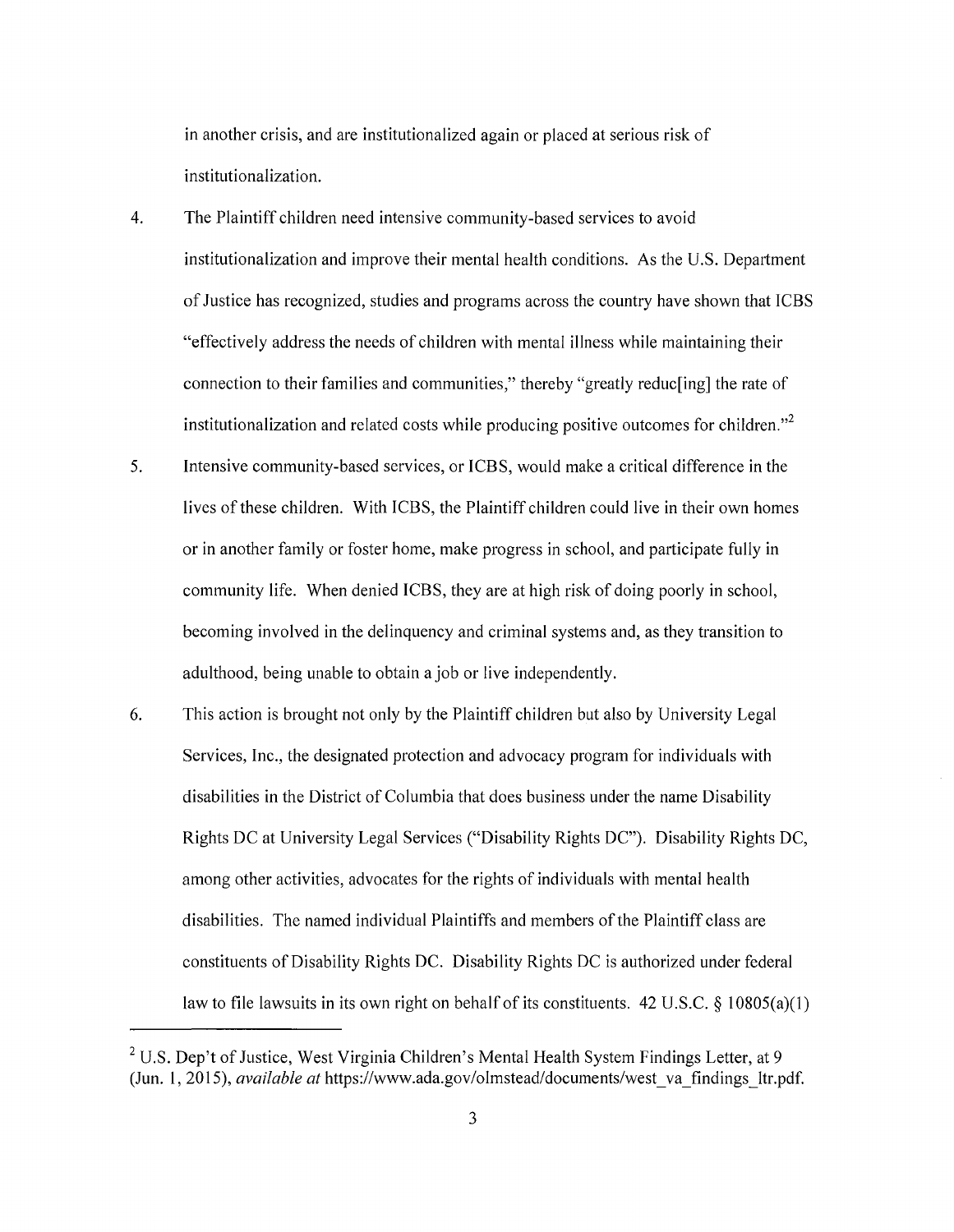(Protection and Advocacy for Individuals with Mental Illnesses ("PAIMI") Act); *id.*  § l 5043(a)(2)(A)(i) (Protection and Advocacy for Individuals with Developmental Disabilities ("PADD") Act).

7. For years, District families and advocates for the Plaintiff children, including Plaintiff Disability Rights DC, have urged the District to provide needed ICBS to children with mental health disabilities. In response to such advocacy, the District has sometimes provided limited and temporary services to individual youths. However, the District has never created a functioning system for delivering ICBS. Instead of providing legally required ICBS to the children who need them-which would result in better outcomes and less cost than unnecessary institutionalization—the District continues to operate a system designed to provide, at most, a limited array of services on a limited basis with limited effect. The children in the class require and are entitled to much more.

- 8. Over the course of several months this year Plaintiffs' counsel repeatedly raised concerns with the District regarding its failure to provide ICBS. The District has not acted to remedy the urgent and systemic failures that Plaintiffs' counsel have identified, and that are reflected in the experiences of the named individual Plaintiffs discussed below. The Plaintiff children simply cannot abide the status quo and have no recourse left but to sue.
- 9. Denying the Plaintiff children medically necessary ICBS violates Title II of the Americans with Disabilities Act (the "ADA"), 42 U.S.C. § 12132 *et seq.;* Section 504 of the Rehabilitation Act, 29 U.S.C. § 794; and the Early and Periodic Screening, Diagnostic, and Treatment ("EPSDT") provisions of the Medicaid Act, 42 U.S.C. §§ 1396a(a)(43), 1396d(a)(4)(B), 1396d(r).

4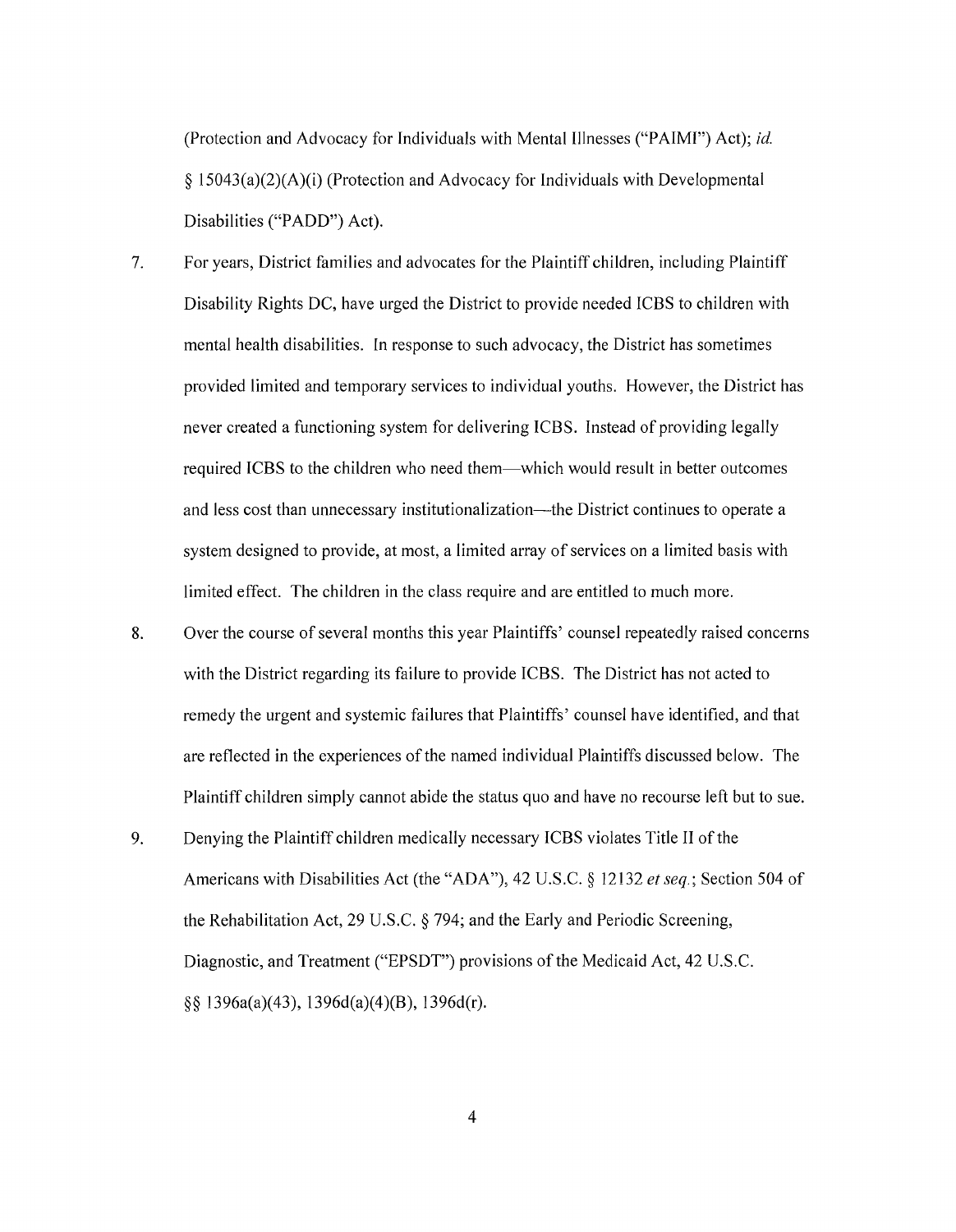10. Each named individual Plaintiff and Plaintiff class member has been and is being harmed because s/he has not received medically necessary intensive community-based services and is needlessly institutionalized or at serious risk of needless institutionalization. Defendants' reliance on unnecessary institutionalization and their denial of ICBS have caused and will continue to cause the Plaintiff children serious and irreparable harm.

## **PARTIES**

## **A. Plaintiffs**

- 11. Plaintiff M.J. is a 14-year-old girl who resides in the District of Columbia and who has been hospitalized multiple times due to her mental health disability. She is eligible for Medicaid. She was recently discharged from an institution in Georgia without adequate follow-up services. M.J. brings this action through her next friend, J.J.
- 12. Plaintiff LR. is a 17-year-old girl with a mental health disability who is in the custody of the District of Columbia Department of Youth Rehabilitation Services ("DYRS"). She is eligible for Medicaid. She has been hospitalized multiple times and also frequently placed in residential treatment facilities, group homes, and detention facilities due to her mental health disability. L.R. brings this action through her next friend, D.M.
- 13. Each of the named individual Plaintiffs and all members of the Plaintiff class have a mental health disability by virtue of having a "serious emotional disturbance."
- 14. Under District law, a child has a "serious emotional disturbance" when (a) the child has a mental health condition and (b) that condition causes the child to have a functional impairment that—on an episodic, recurrent, or continuous basis—either substantially limits the child's functioning in family, school, or community activities; or limits the child from achieving or maintaining one or more developmentally appropriate social,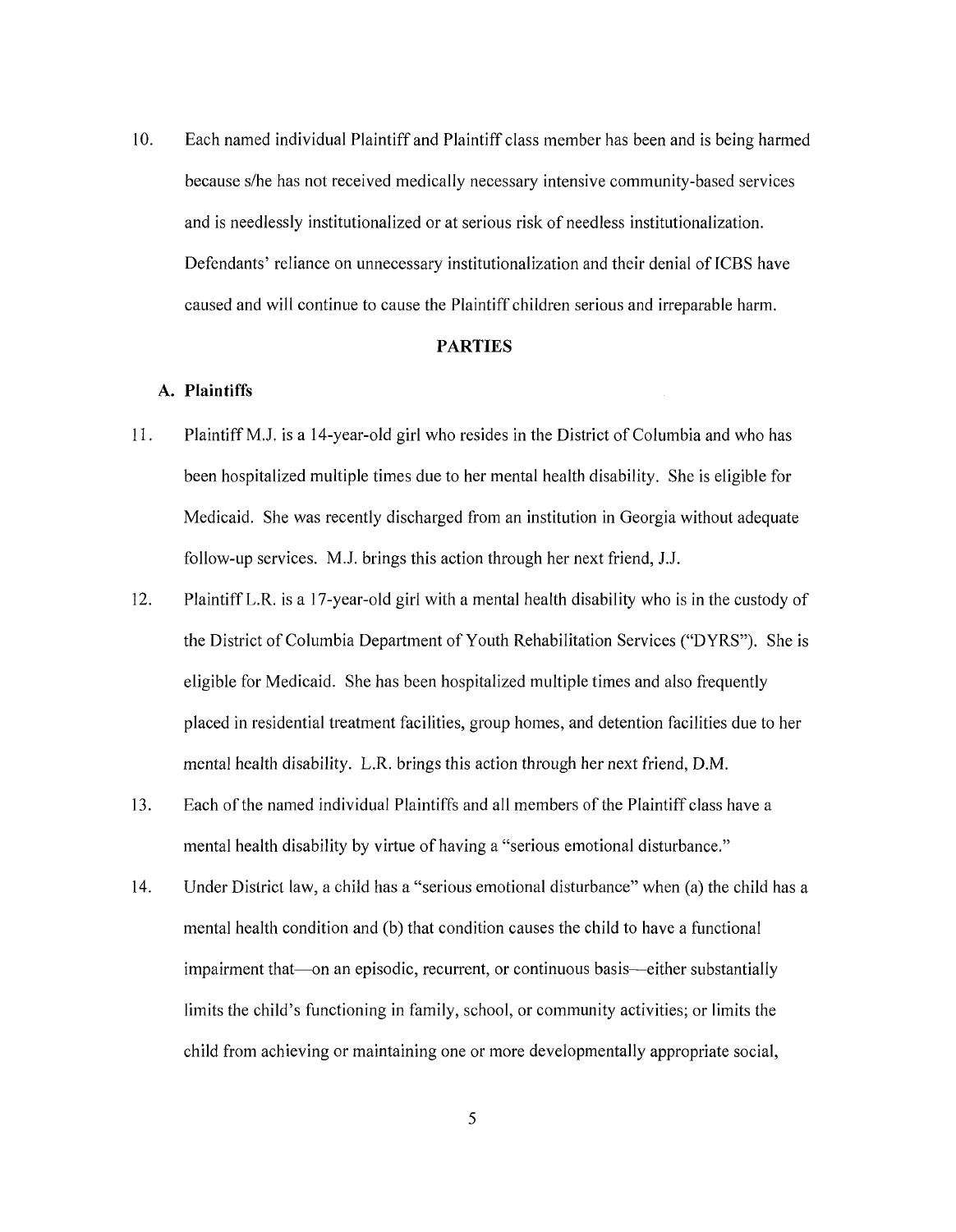behavioral, cognitive, communicative, or adaptive skills.<sup>3</sup> All such children are "individuals with a disability" and hence protected under the ADA and the Rehabilitation Act. 42 U.S.C. § 12102; 29 U.S.C. § 705(20)(B).

15. Plaintiff University Legal Services is an independent, non-profit corporation organized under the laws of the District of Columbia. It is the designated protection and advocacy program for individuals with disabilities for the District of Columbia that does business under the name Disability Rights DC at University Legal Services. Disability Rights DC is authorized under the PAIMI Act, 42 U.S.C. § 10801 *et seq.,* and the PADD Act, 42 U.S.C. § 15041 *et seq.,* to bring this action on behalf of the named individual Plaintiffs and members of the Plaintiff class, who are its constituents.

## **B. Defendants**

- 16. Defendant District of Columbia is a public entity covered by Title II of the ADA, 42 U.S.C. § 12131 *et seq.,* and, as a participant in the federal Medicaid program, its agencies receive federal financial assistance through that and other federal programs.
- 17. Defendant Muriel Bowser, as Mayor of the District of Columbia, is the chief executive officer of the District, D.C. Code § 1-204.22, and is responsible for the District's compliance with federal law. *Id.* § 1-204.22(11 ). Defendant Bowser supervises the official conduct of all District administrative boards, offices, and agencies, including the Department of Health Care Finance and the Department of Behavioral Health. *Id.*  § 1-204.22(4). She appoints the directors of the Departments of Health Care Finance and

 $3$  D.C. Mun. Regs. Tit. 22-A,  $\S$  1201.1 (2002); *cf.* Substance Abuse & Mental Health Servs. Admin., *Mental and Substance Use Disorders* (Sept. 20, 2017) (similar federal definition), *available at* https://www.samhsa.gov/disorders.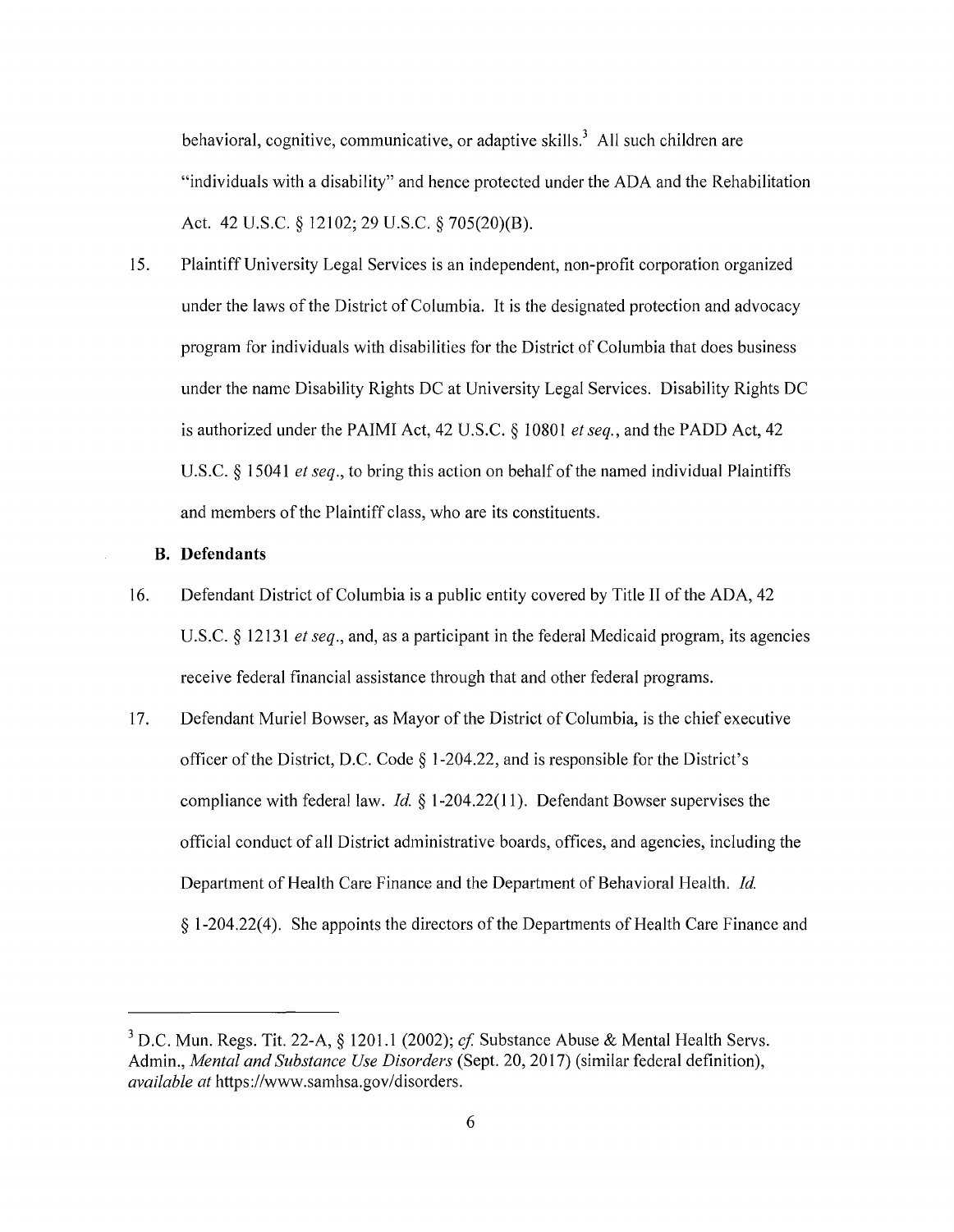Behavioral Health. *Id.* §§ 7-771.04, 7-1141.03(1). Defendant Bowser is sued in her official capacity.

- 18. Defendant Tanya A. Royster is the Director of the District of Columbia Department of Behavioral Health ("DBH"), the District's mental health authority, responsible for the provision of publicly funded behavioral health services to District residents. D.C. Code §§ 7-1141.04(1), 1141.06(3). Defendant Royster supervises and directs DBH, which plans, develops, coordinates, and monitors the District's behavioral health system for children, *id.* § 7-1141.06, and is charged with maximizing federal funding to support behavioral health prevention and treatment services. *Id.* § 7-1141.06(5). Defendant Royster is sued in her official capacity.
- 19. Defendant Wayne Turnage is the Director of the District of Columbia Department of Health Care Finance ("DHCF"), the District agency responsible for the administration of the District's Medicaid program. D.C. Code§ 7-771.07. Defendant Turnage supervises and directs DHCF's operations, including receiving, managing, and disbursing Medicaid funds for services to eligible District children, including the Plaintiff children. *Id.*  § 7-771.05. Defendant Turnage is responsible for ensuring that the District's Medicaid program operates in compliance with federal law. *Id.* §§ 7-771.07(1), (3). Defendant Turnage is sued in his official capacity.

## **JURISDICTION AND VENUE**

20. This action is brought under the ADA, the Rehabilitation Act, and the Medicaid Act (through 42 U.S.C.  $\S$  1983) to redress the ongoing deprivation of rights guaranteed by federal statutes. This Court has jurisdiction pursuant to 28 U.S.C. §§ 1331 and 1343. Declaratory and injunctive relief are available pursuant to 28 U.S.C. §§ 2201-02.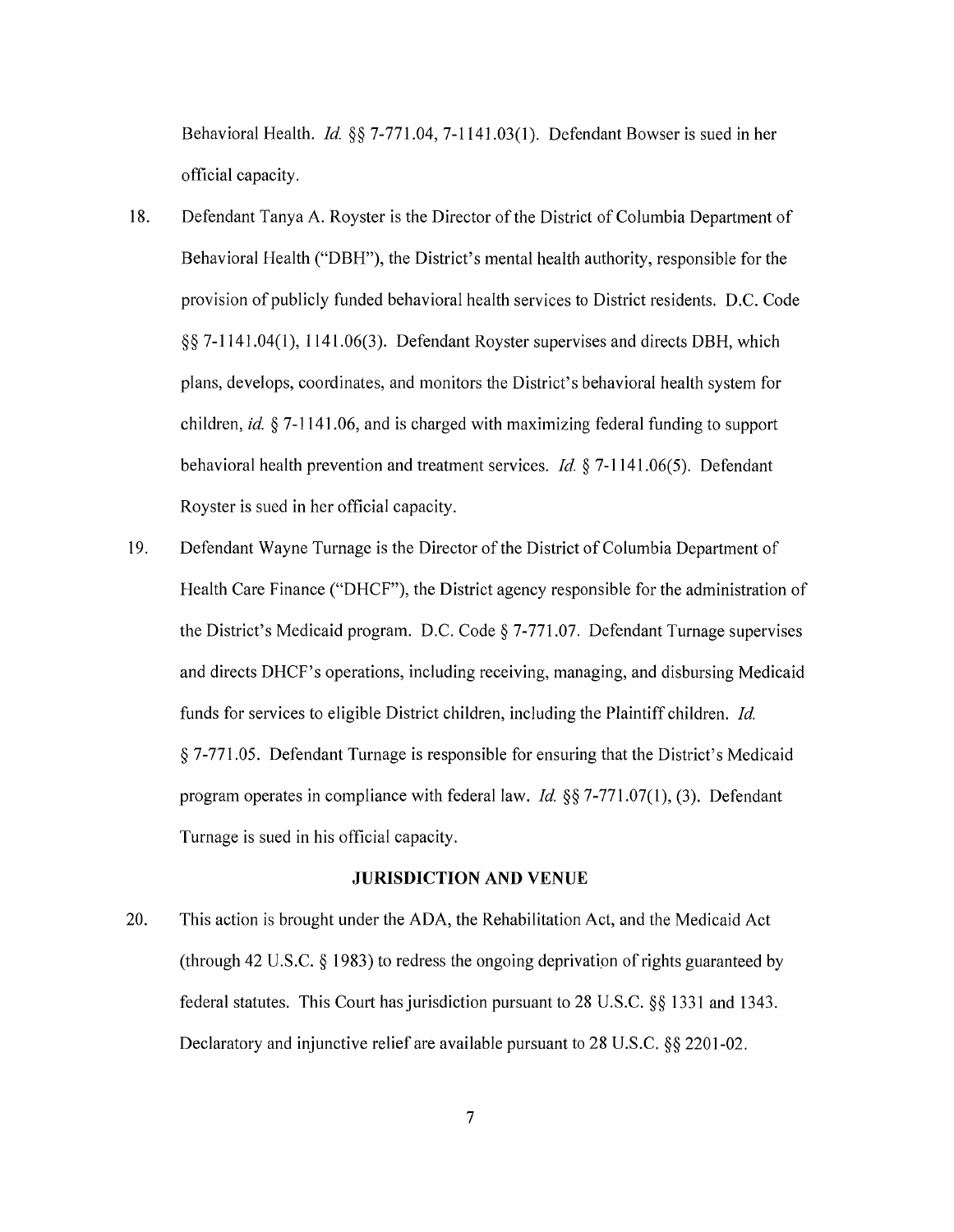21. Venue is proper pursuant to 28 U.S.C. § 1391(b) because a substantial part of the events or omissions giving rise to the claims herein occurred in this district, and because all Defendants named herein maintain offices in this district and are responsible for enforcing in this district the laws relevant to this litigation.

## **CLASS ACTION ALLEGATIONS**

- 22. Plaintiffs M.J. and L.R. bring this action pursuant to Rule 23(a) and (b)(2) of the Federal Rules of Civil Procedure on behalf of themselves and the following class: All Medicaideligible District of Columbia children who now or in the future are under the age of 21, have a mental health disability, are not receiving medically necessary intensive community-based services, and are unnecessarily institutionalized or at serious risk of institutionalization.<sup>4</sup>
- 23. The Plaintiff class is so numerous that joinder of all members is impracticable. There are thousands of Medicaid-eligible children in the District with a "serious emotional disturbance."<sup>5</sup> In fiscal year 2017, over 300 of these children were admitted to a psychiatric hospital or placed in a psychiatric residential treatment facility. Over 100 of them had multiple admissions. Most of these admissions could have been avoided had the children timely received intensive community-based services.
- 24. There are questions of law and fact common to the claims of all class members, including (a) whether Defendants' failure to provide services to the Plaintiff children in the most

<sup>&</sup>lt;sup>4</sup> For sake of convenience, this Complaint refers to all class members, Medicaid-eligible persons under the age of 21, as "children."

<sup>&</sup>lt;sup>5</sup> District of Columbia Dep't of Behav. Health, *Mental Health and Substance Use Report on Expenditures and Services (MHEASURES),* at 3, 21 (Jan. 2017), *available at*  https://dbh.dc.gov/sites/default/files/dc/sites/dmh/publication/attachments/MHEASURES%20Jan uary%202017 0.pdf.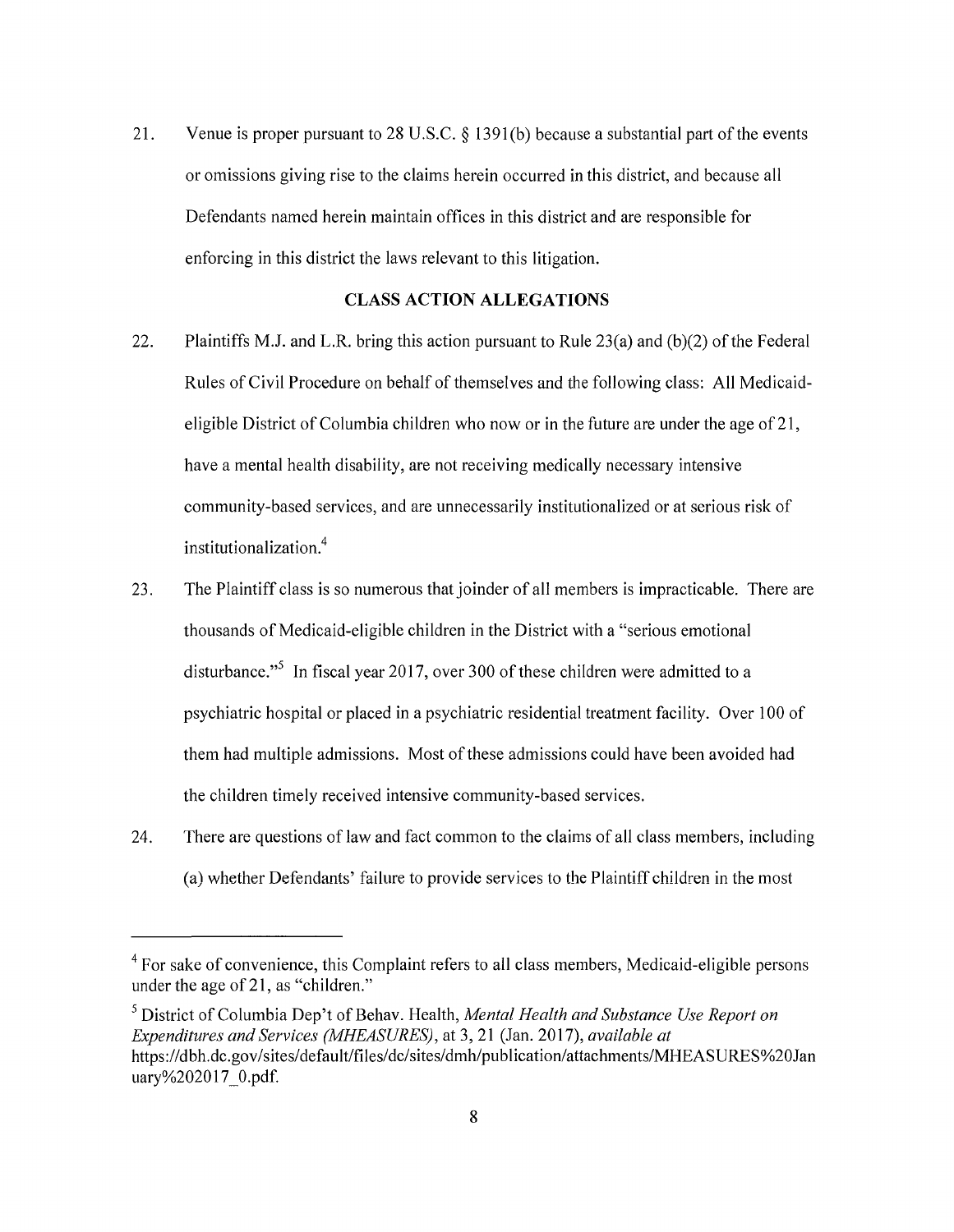integrated setting violates the ADA and the Rehabilitation Act; and (b) whether Defendants' failure to provide medically necessary ICBS to the Plaintiff children violates the EPSDT provisions of the Medicaid Act.

- 25. The claims of Plaintiffs M.J. and L.R. are typical of the claims of the class. As a result of Defendants' policies, practices, procedures, acts, and omissions, both the named individual Plaintiffs and the Plaintiff class members they represent are denied medically necessary ICBS to treat their mental health disabilities and are currently unnecessarily institutionalized or at serious risk of institutionalization.
- 26. The named Plaintiffs will fairly and adequately represent the interests of the class. They possess a strong personal interest in the subject matter of the lawsuit and are represented by experienced counsel with expertise in disability rights laws, Medicaid, and federal class action litigation. Counsel have the legal knowledge and the resources to fairly and adequately represent the interests of all class members in this action.
- 27. Defendants' policies, practices, procedures, acts, and omissions harm all class members. Accordingly, final injunctive and declaratory relief is appropriate for the class as a whole.

#### **STATUTORY BACKGROUND**

#### **A. The Americans with Disabilities Act and Section 504 of the Rehabilitation Act**

- 28. Under Title II of the ADA, "no qualified individual with a disability shall, by reason of such disability, be excluded from participating in or be denied the benefits of services, programs, or activities of a public entity, or be subjected to discrimination by any such entity." 42 U.S.C. § 12132; 28 C.F.R. § 35.130.
- 29. Title II of the ADA prohibits unnecessary institutionalization, and requires public entities to administer services, programs, and activities in the most integrated setting appropriate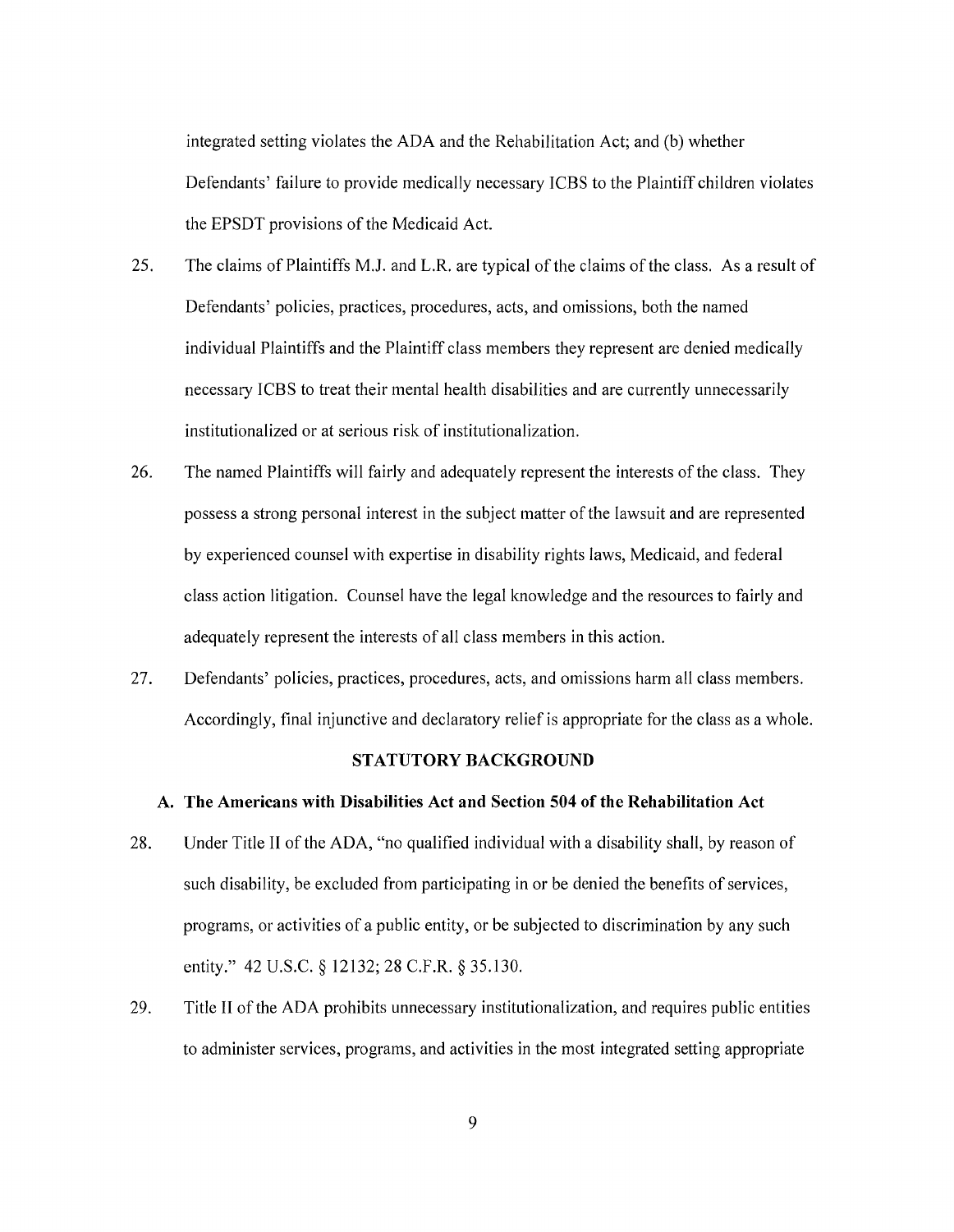to the needs of qualified individuals with disabilities. *Olmsteadv.* L.C., 527 U.S. 581 (1999) (interpreting Title II); *see also* 28 C.F .R. § 35 .130( d) ("most integrated setting" regulation).

- 30. Public entities also must make reasonable modifications in policies, practices, or procedures when necessary to avoid discrimination on the basis of disability, unless the public entity can demonstrate that the modifications would fundamentally alter the nature of the service, program, or activity. 28 C.F.R. § 35.130(b)(7).
- 31. Section 504 of the Rehabilitation Act, 29 U.S.C. § 794, imposes identical requirements on programs and activities that receive federal financial assistance. *See, e.g.,* 45 C.F.R. § 84.4(b )(2) ("most integrated setting" regulation).
- 32. Defendants discriminate against the named individual Plaintiffs and the Plaintiff class on the basis of disability by failing to provide them services in the most integrated setting appropriate to their needs, as required by federal law. If they receive intensive community-based services and other appropriate services, virtually all children with mental health disabilities can live in their own homes, or with a foster or other family, and succeed in school and participate in community life with their non-disabled peers.
- 33. By failing to provide ICBS to the named individual Plaintiffs and the Plaintiff class, and instead serving them in segregated facilities, or placing them at serious risk of segregation, Defendants are discriminating against them in violation of the ADA and Section 504.

10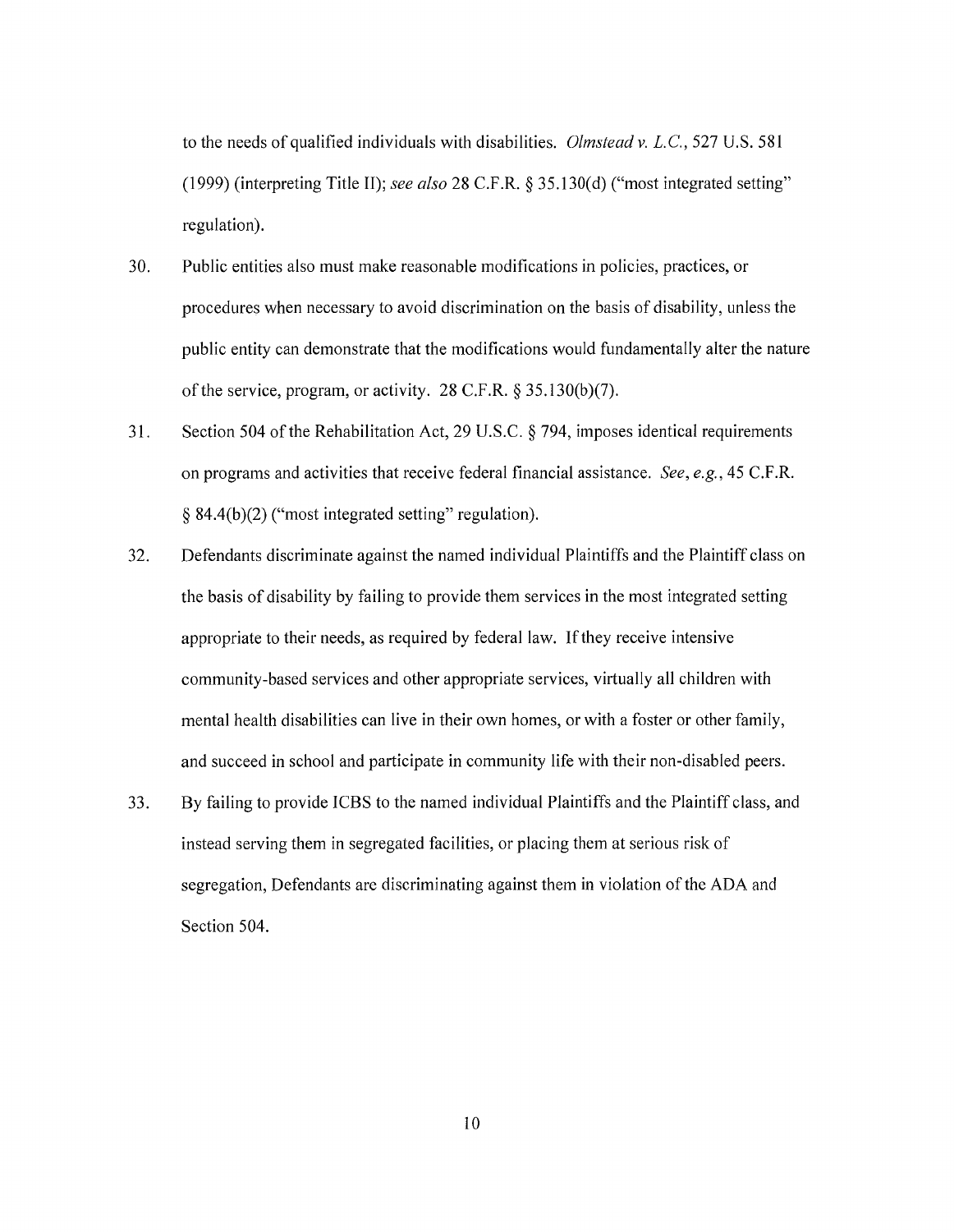#### **B. The Federal Medicaid Program**

- 34. Medicaid is a voluntary federal-state program under Title XIX of the Social Security Act, 42 U.S.C. § 1396 *et seq.* ("Medicaid Act"), designed to provide medically necessary health and mental health care to low-income children and families, among others.
- 35. Participation by states in the Medicaid program is voluntary, and those that do (including the District of Columbia) receive federal matching funds. To receive federal matching funds, states must adhere to the requirements set forth in Title XIX and its implementing regulation. 42 C.F.R. § 430.0 *et seq.* In addition, participants must have a Medicaid state plan that describes their administration of the program and identifies the services they will provide to eligible beneficiaries. 42 U.S.C. § 1396a.
- 36. The District of Columbia participates in the Medicaid program, and it therefore must comply with the Medicaid Act's requirements, including the EPSDT provisions of the Act. 42 U.S.C. §§ 1396a(a)(43), 1396d(a)(4)(B), 1396d(r). The EPSDT provisions of the Act require the District to ensure that children receive medically necessary diagnostic and treatment services "to correct or ameliorate" their physical and mental illnesses and conditions. *Id.§§* 1396a(a)(43)(C), 1396d(r)(5). The District must identify children who have physical and mental illnesses and conditions, *id*. § 1396d(r)(1), and provide medically necessary services to the children regardless of whether such services are included in its state plan, *Id.§* 1396d(r)(5); 42 C.F.R. § 441.56(c).
- 37. Defendants must provide intensive community-based services to all Medicaid-eligible District children who need them. For the named individual Plaintiffs and the children in the Plaintiff class, intensive community-based services are medically necessary to correct or ameliorate the child's mental health disability.

11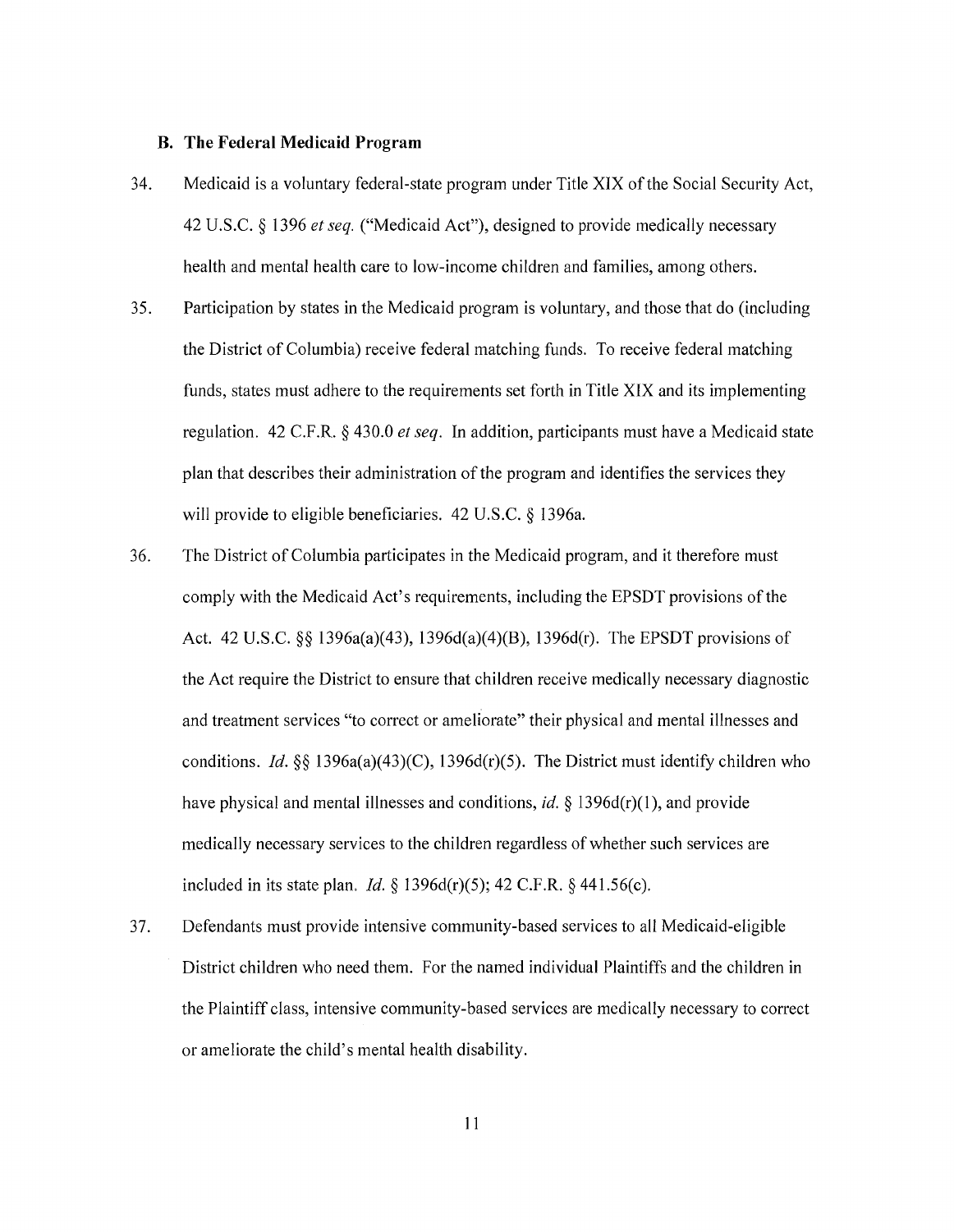## FACTUAL ALLEGATIONS

## A. The District's Inadequate Service System

- 38. Defendants do not provide ICBS to the Plaintiff children, although ICBS are medically necessary to improve their mental health conditions and prevent their institutionalization.
- 39. ICBS includes the following components:
	- *Intensive care coordination* ("ICC")—an intensive form of case management in which a provider convenes a "child and family team," including the child, the child's family, service providers, and other individuals identified by the family, to design and supervise a plan that provides and coordinates services for children with mental health disabilities;
	- **Intensive behavior support services**—individualized therapeutic interventions provided on a frequent and consistent basis that are designed to improve behavior and delivered to children and families in any setting where the child is naturally located; and
	- *Mobile crisis services-a* mobile, onsite, in-person response, available at any time or place to a child experiencing a crisis, for the purpose of identifying, assessing, and stabilizing the situation and reducing any immediate risk of harm. These services may be delivered in the child's home, school, or community.<sup>6</sup>

<sup>6</sup>*See, e.g.,* Judgment, *Rosie D. v. Patrick,* No. 01-30199-MAP, 497 F. Supp.2d 76 (D. Mass. 2007); Cindy Mann & Pamela S. Hyde, *Joint CMCS and SAMHSA Informational Bulletin: Coverage of Behavioral Health Services for Children, Youth, and Young Adults with Significant Mental Health Conditions,* Substance Abuse and Mental Health Servs. Admin. (SAMHSA) and Center for Medicaid and CHIP Services (CMCS), at 3-6 (2013), *available at*  https://www.medicaid.gov/federal-policy-guidance/downloads/cib-05-07-2013.pdf; U.S. Dep't of Justice, *West Virginia Children's Mental Health System Findings Letter,* at 9; California Dep't of Healthcare Servs. & California Dep't of Soc. Servs., *Medi-Cal Manual: For Intensive Care Coordination (ICC), Intensive Home-Based Services (IHBS), and Therapeutic Foster Care*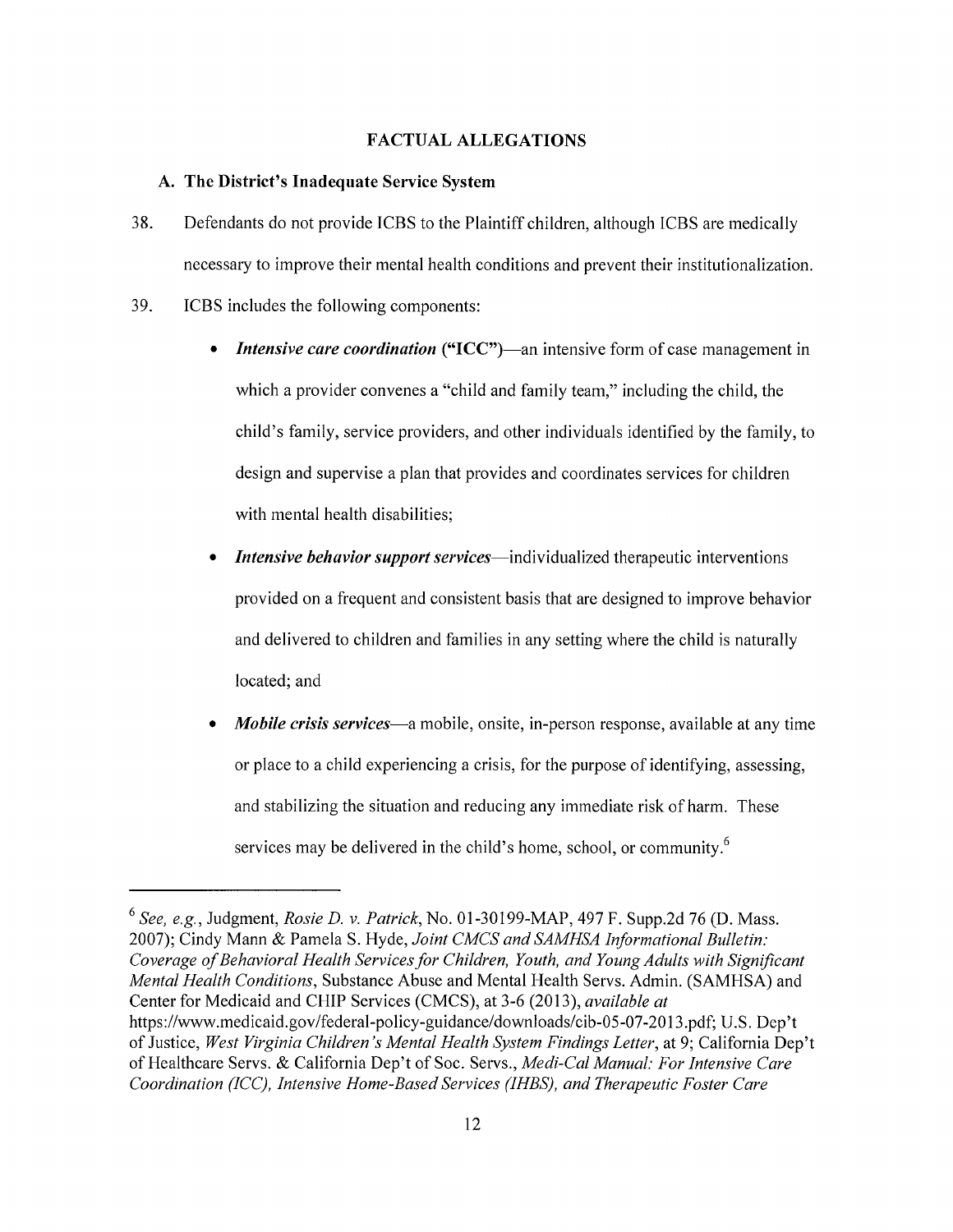- 40. To benefit from ICBS, children may also need therapeutic foster care, a short-term, intensive, therapeutic placement. When this service is needed to correct or ameliorate a Medicaid-eligible child's condition, the District must provide it.
- 41. There is no service provider in the District that offers ICBS. Some providers offer some of the elements of ICBS. One provider offers ICC, which Defendants call "high fidelity wraparound." The District has budgeted for 94 children to receive this service in fiscal year 2018.<sup>7</sup> As of June 15, 2018, only about 42 District children had received this service during fiscal year 2018.
- 42. Several providers in the District offer what is called "community-based intervention" ("CBI"). Although the District has sometimes referred to CBI as "Intensive Home and Community-Based Services," CBI is not designed or supervised by a child and family team, is time-limited, and does not include sufficiently intensive behavior support services.
- 43. Several providers offer Assertive Community Treatment ("ACT"), which includes a team approach and some intensive behavior support services. Very few children have received this service, however: in fiscal year 2017, only *three* children under age 18 received ACT, down from 66 children under 18 in fiscal year 2016.<sup>8</sup> The District does not report how many youths ages 18-21 receive ACT.

*<sup>(</sup>TFC) Services for Medi-Cal Beneficiaries* 15 (3rd. ed. 2018) *available at*  http://www.dhcs.ca.gov/services/MH/Documents/PPQA %20Pages/Katie%20A/Medi-Cal Manual Third Edition.pdf.

<sup>&</sup>lt;sup>7</sup> See District of Columbia Dep't of Behav. Health, FY 17 Performance Oversight Response No. 76 (on file).

<sup>8</sup> District of Columbia Dep't of Behav. Health, *Mental Health and Substance Use Report on Expenditures and Services (MHEASURES),* at 12 (Jan. 2018), https://dbh.dc.gov/sites/default/files/dc/sites/dmh/publication/attachments/MHEASURES%20Jan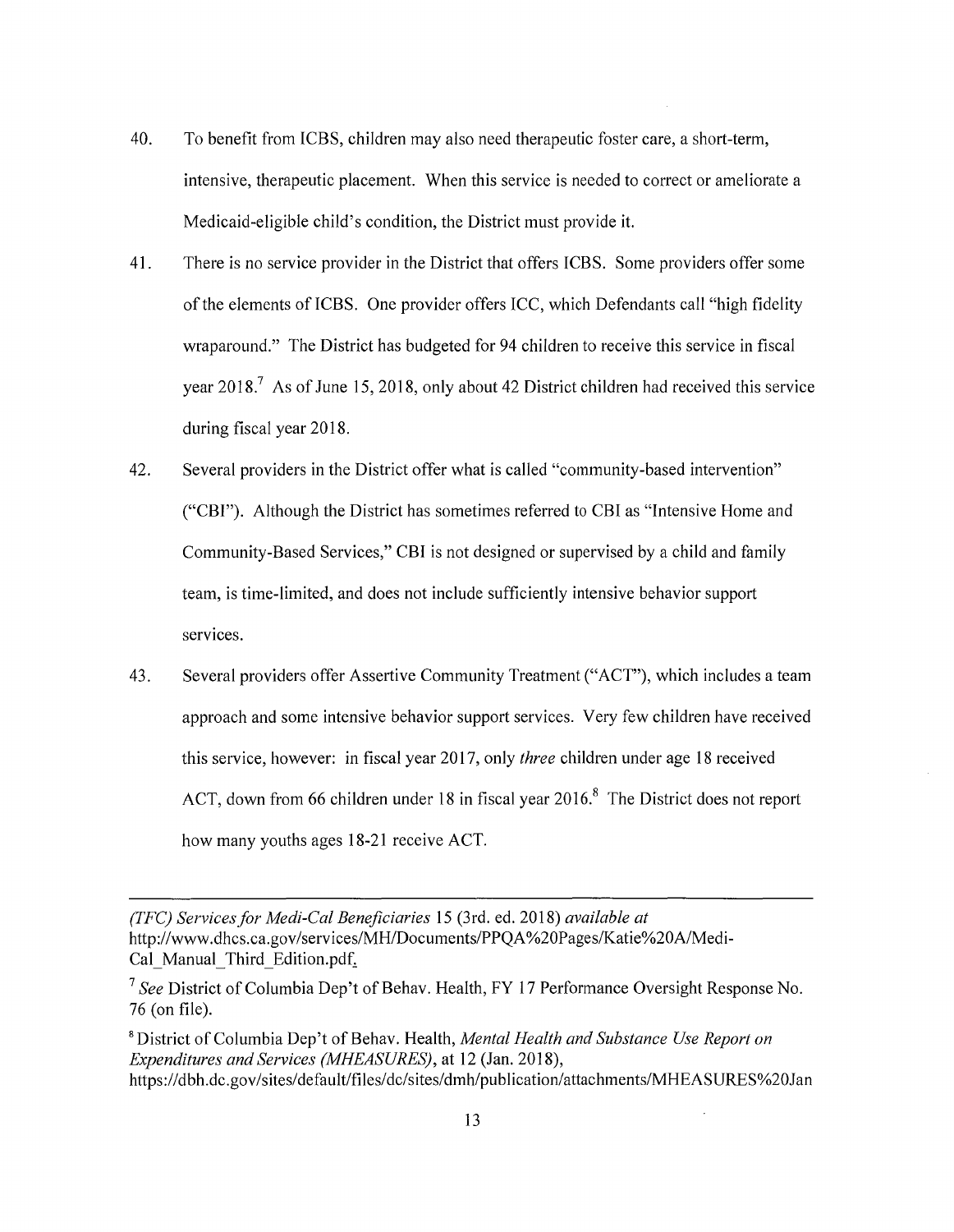- 44. Defendants have had ample notice that their behavioral health system fails to provide medically necessary ICBS to hundreds of children, instead subjecting these children to harmful and unnecessary institutionalization. Years of reports from researchers, advocates, and the District itself, as well as testimony before the District Council, indicate that District children do not get the ICBS they need.
- 45. In 2012 and 2016, the Children's Law Center reported shortages of effective communitybased services for children.<sup>9</sup> A 2015 report by Plaintiff Disability Rights DC described the same problem.<sup>10</sup>
- 46. The District's own reports have disclosed deficiencies in services as well as reduced

capacity in the District's children's behavioral health services.<sup>11</sup>

uary%202018%20%28002%29.pdf; District of Columbia Dep't of Behav. Health, *Mental Health and Substance Use Report on Expenditures and Services (MHEASURES),* at 12 (Jan. 2017), *available at* 

https://dbh.dc.gov/sites/default/files/dc/sites/dmh/publication/attachments/MHEASURES%20Jan uary%202017 0.pdf.

9 Children's Law Center, *Improving the Children's Mental Health System in the District of Columbia,* at 11, 26, 29, 35 (2012), *available at* 

http://www.childrenslawcenter.org/sites/default/files/attachments/resources/lmproving%20the% 20Children's%20Mental%20Health%20System%20in%20the%20District%20of0/o20Columbia% 20-%202012%20Report.pdf; Children's Law Center, *Evaluating DC's Progress in Meeting Children's Mental Health Needs,* at 1 (May 2016), *available at* 

https://www.childrenslawcenter.org/sites/default/files/Childrens Law Center MH Update 201 6.pdf.

<sup>10</sup> University Legal Services, *The Way Home: Child and Youth Access to Community-Based Services Post-Psychiatric Hospitalization in the District of Columbia,* at 6 (Mar. 1, 2015), *available at* http://www.uls-dc.org/thewayhome.pdf.

<sup>11</sup> See, e.g., District of Columbia Dep't of Behav. Health, *Mental Health and Substance Use Report on Expenditures and Services (MHEASURES),* at 3, 9 (Jan. 15, 2018), *available at*  https://dbh.dc.gov/sites/default/files/dc/sites/dmh/publication/attachments/MHEASURES%20Jan uary%202018%20%28002%29 .pdf (following provider closures, between FY 2016 and FY 2017 approximately 950 fewer children ages 0-17, and an unspecified number ages 18-21, received mental health services); District of Columbia Dep't of Behav. Health, FY 15 Performance Oversight Response No. 98 Attachment (on file) (submitting FY15 Child and Youth Community Service Reviews, which reported declines in provider scores for Overall Practice, Team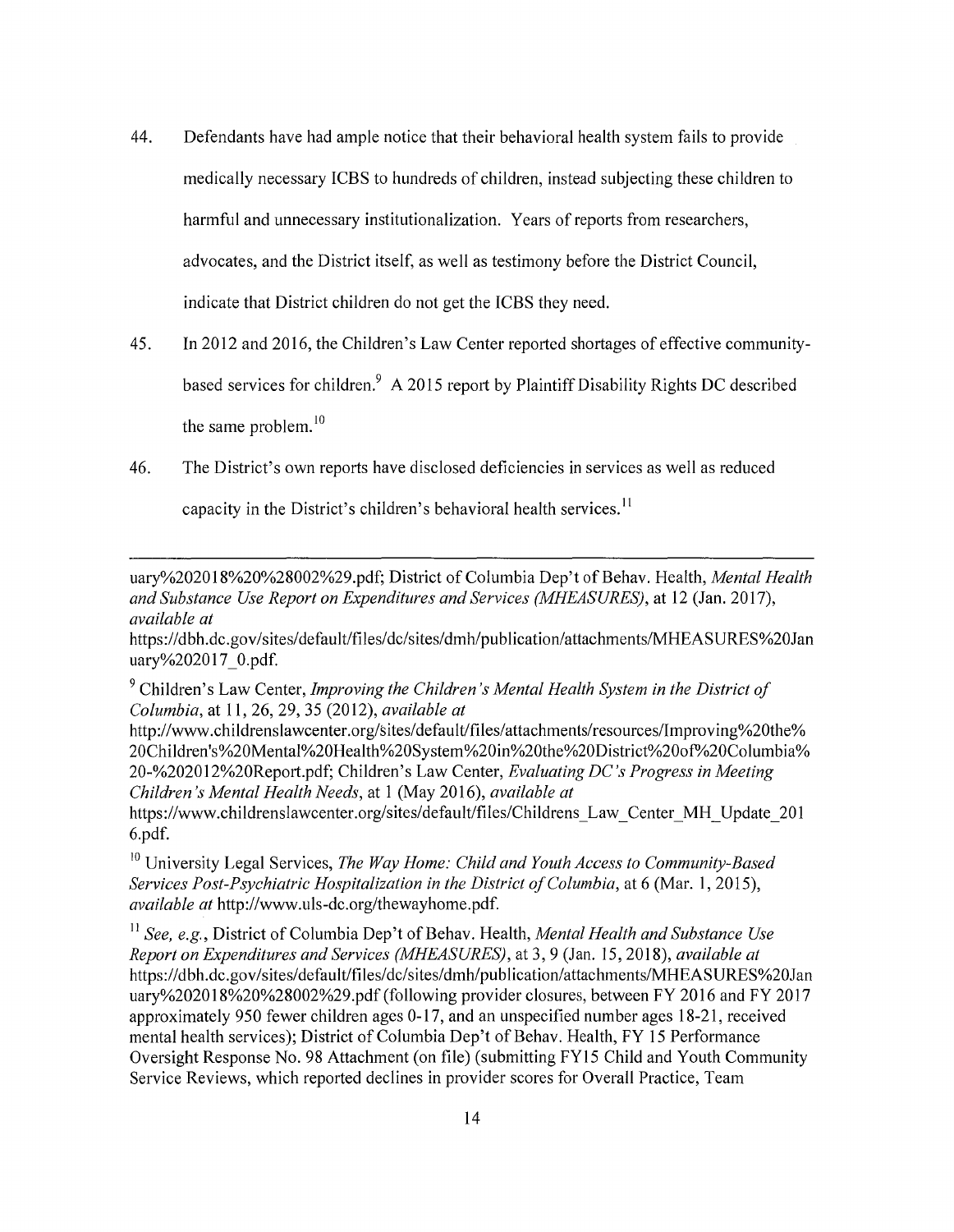- 47. Before bringing this action, Plaintiffs' counsel raised with the District, and engaged with the District over the course of several months regarding, its failure to provide necessary ICBS and the attendant harm caused by the unavailability of ICBS. Although the District has claimed that it has made significant investments in its children's behavioral health system over the past ten years, the harms experienced by the Plaintiff children and reports from other advocates reveal that systemic inadequacies persist. Though it has knowledge of the harm, the District has not taken corrective action.
- 48. As a result of the District's failures, the Plaintiff children spend their formative years isolated from their families and communities as they cycle through institutions that cannot provide them the ICBS they need. They could and should have been served in their own homes, or in another family or foster home, with ICBS. Children with comparable needs who receive ICBS in natural settings have "improved school attendance and performance, increased behavioral and emotional strengths, improved clinical and functional outcomes, reduced suicide attempts, and decreased contacts with law enforcement when compared to children who received such care in segregated residential treatment facilities."<sup>12</sup>

## **B. The District's Failures Harm the Individual Plaintiffs**

49. Plaintiff **M.J.** is a 14-year-old girl with a mental health disability. She recently returned home from a psychiatric residential treatment facility in Georgia. Since her return, she

Functioning, and Team Coordination, among other measures); District of Columbia Dep't of Health Care Fin., *District of Columbia's Managed Care End-of Year Report* 15 (Apr. 2017), *available at* 

https://dhcf.dc.gov/sites/default/files/dc/sites/dhcf/publication/attachments/Managed%20Care%2 0End%20of%20Year%20Report%20FY2016.pdf (noting that "care coordination challenges ... remain stubborn").

<sup>12</sup> U.S. Dep't of Justice, *West Virginia Children's Mental Health System Findings Letter,* at 9.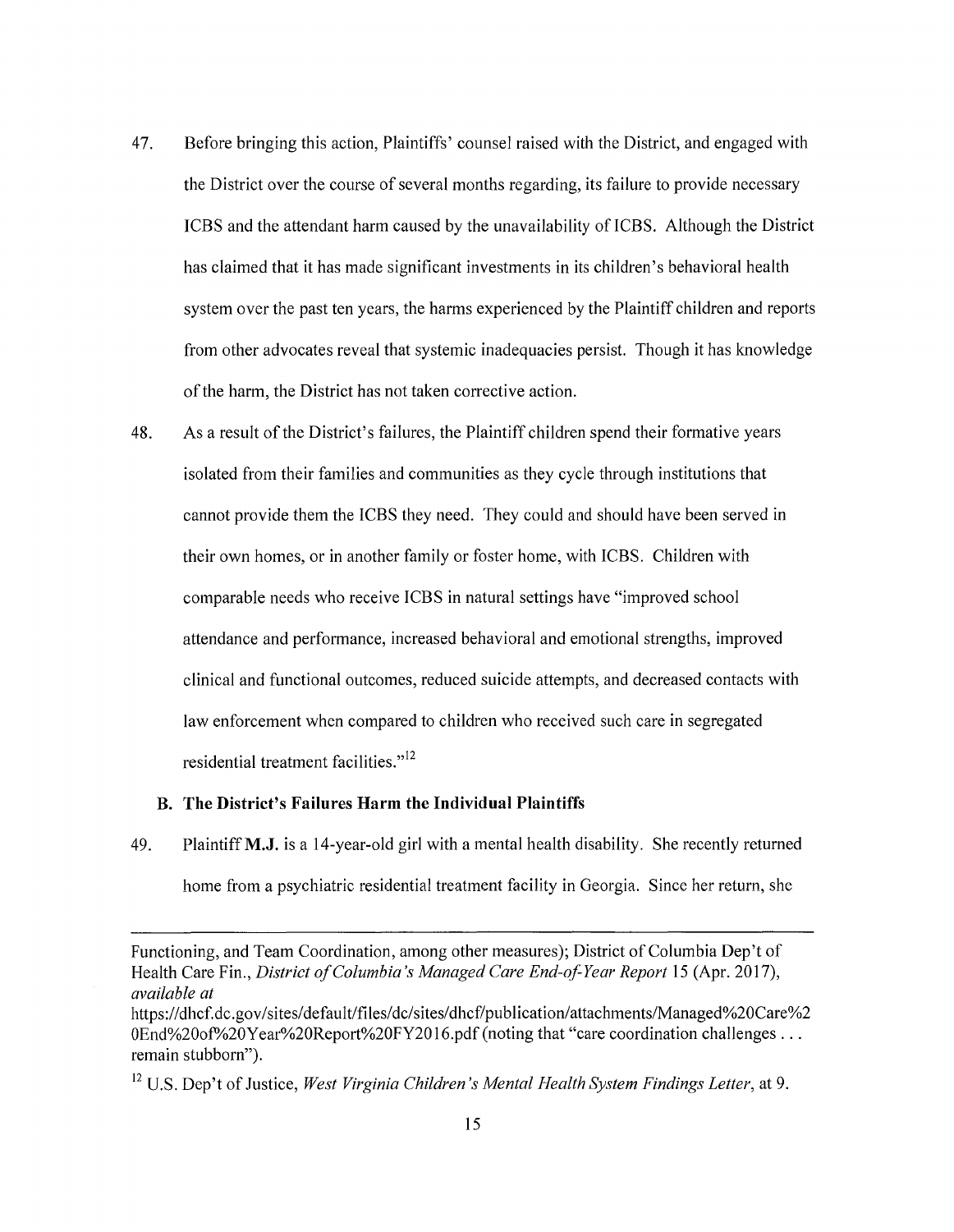has spent nine days at the District's Children's National Medical Center ("CNMC") for inpatient psychiatric care. She has been diagnosed with anxiety, depression, posttraumatic stress disorder ("PTSD"), attention-deficit/hyperactivity disorder ("ADHD"), disruptive mood dysregulation disorder ("DMDD"), oppositional defiant disorder ("ODD"), and conduct disorder.

- 50. M.J. is a talented writer. She also likes dancing and cooking. She has been engaged with the Girl Scouts since age five. She loves animals and wants to volunteer at an animal shelter. She is interested in becoming a veterinarian and opening a veterinary clinic and animal boarding facility.
- 51. M.J. has never received ICBS, despite the District's obligation to provide her these services.
- 52. Before being sent to the Georgia facility in February 2017, M.J. was hospitalized at least nine times between 2014 and 2018: twice at the Psychiatric Institute of Washington ("PIW"), in October 2014 and October 2015; six times at CNMC, in December 2015, August, October, November, and December 2016, and January 2017; and once at Adventist HealthCare in Maryland, in February 2017.
- 53. M.J. was arrested in 2016 for assaulting her mother. Following her arrest, she spent one night at the Youth Services Center, the District's secure residential facility for youth.
- 54. MJ. has experienced significant disruptions in her educational career; including numerous in- and out-of-school suspensions. She has changed schools several times since 2015 after receiving multiple suspensions.
- 55. M.J. has cycled among District community-based service providers, including Community Connections, Youth Villages, Better Morning, and First Home Care (now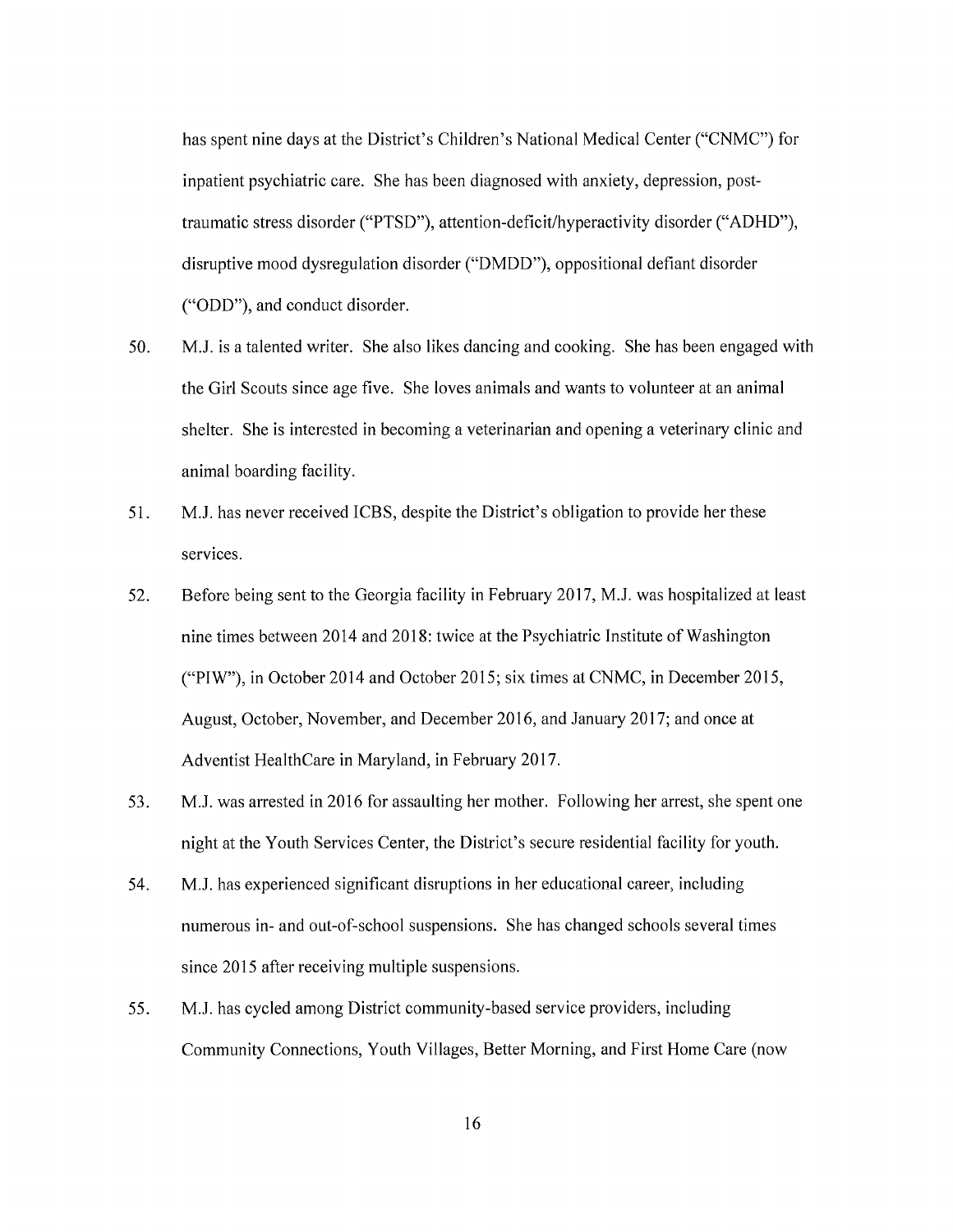called Foundations for Home and Community). At Youth Villages, First Home Care, and Better Morning, she received short-term CBI.

- 56. M.J. and her mother are interested in receiving ICBS, but neither Defendants nor its providers have helped M.J.'s family develop a plan for M.J. to receive the ICBS she needs to avoid institutionalization.
- 57. Plaintiff L.R. is a 17-year-old girl with a mental health disability. She is currently institutionalized at a residential facility operated by DYRS. She has been diagnosed with bipolar disorder, PTSD, ADHD, and conduct disorder.
- 58. L.R. is outgoing and makes friends easily. She enjoys drawing, coloring, listening to music, and dancing. She is interested in pursuing a career in cosmetology because she enjoys working with hair and designing hairstyles. She is also considering a career in medicine, specifically as an obstetrician-gynecologist or a midwife.
- 59. L.R. has never received ICBS, despite the District's obligation to provide these services.
- 60. L.R. has been hospitalized several times for mental health treatment, starting in March 2011 with a hospitalization at PIW. Since then, she has been hospitalized at least once at CNMC, in July 2014, and three times at PIW, in September 2014, January 2015, and March-April 2017.
- 61. L.R. has spent much of her adolescence institutionalized at juvenile facilities, psychiatric residential treatment facilities; and other residential treatment centers. L.R. has been arrested numerous times for fighting and has been committed to DYRS custody since April 2015. The District has ordered her to spend time at both the Youth Services Center and New Beginnings. She has also spent time at the Fairfax Juvenile Detention Center. In addition, she has been placed by DYRS for months in a psychiatric residential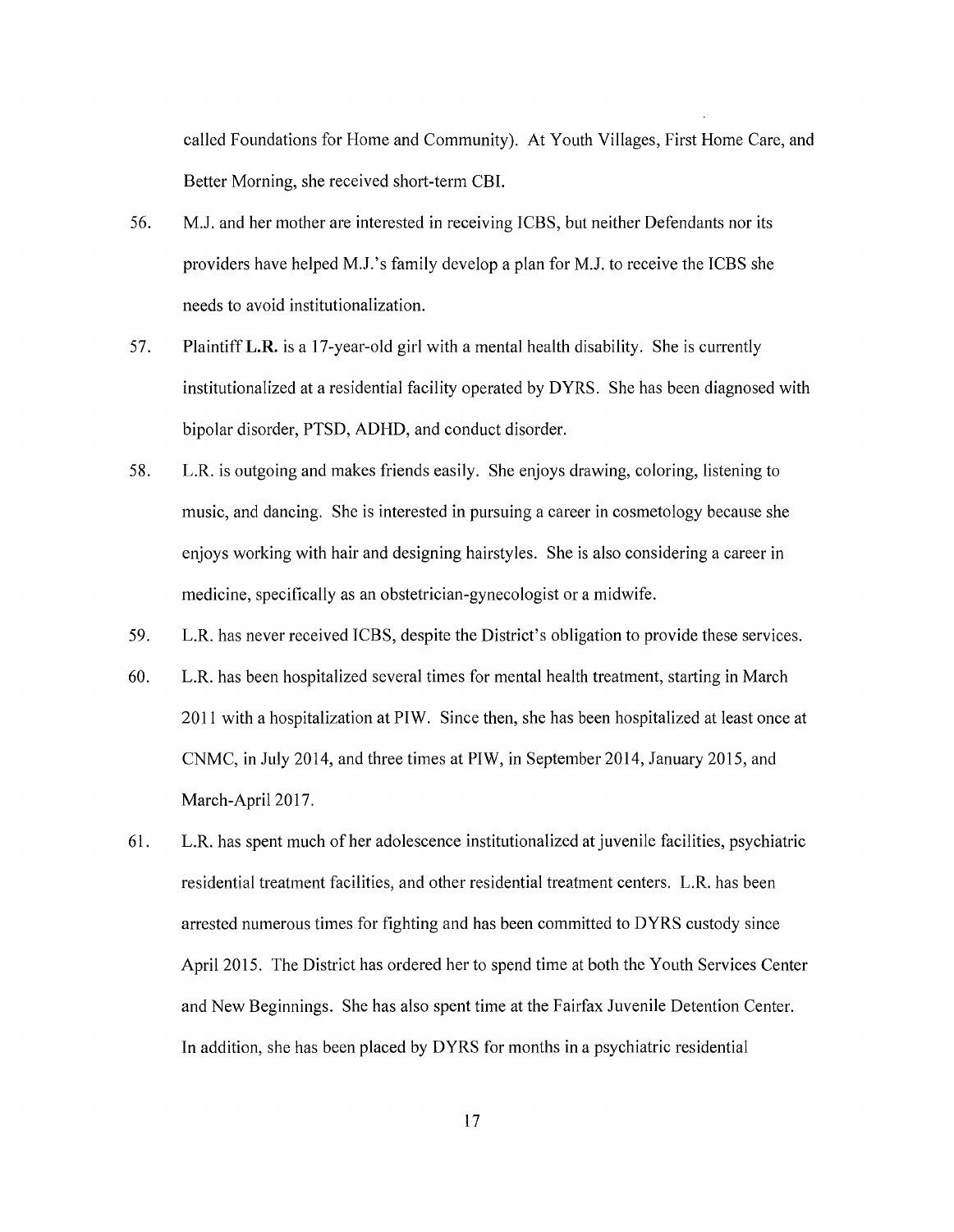treatment facility, other residential treatment facilities, and group homes, all outside the District, including facilities in Florida, Virginia, and Maryland.

- 62. L.R.'s periods of institutionalization have disrupted her education. During middle school, she was involuntarily transferred to a different school because of her behavior. Subsequently, L.R. has had to transfer to different educational programs each time she has transferred from home to hospitals, residential facilities, and District detention centers, and then back home again.
- 63. During those periods when she has lived at home, L.R. has generally received services from a District provider. These services have included CBI as well as medication management. However, L.R. never received ICBS.
- 64. L.R. and her father are interested in her receiving ICBS, but the District has not worked with them to arrange for her to receive these services while she has lived at home.
- 65. The Plaintiff children have no adequate remedy at law.

## **CAUSES OF ACTION**

# **Count 1 -Americans with Disabilities Act, 42 U.S.C. §12131** *et seq.,* **and Section 504 of the Rehabilitation Act, 29 U.S.C. § 794.**

- 66. Plaintiffs incorporate by reference the foregoing paragraphs of this Complaint as though fully set forth herein.
- 67. The named individual Plaintiffs and the class members they seek to represent are qualified individuals with disabilities under the ADA and are "otherwise qualified individuals with a disability" under the Rehabilitation Act. The named individual Plaintiffs and members of the Plaintiff class are constituents of Disability Rights DC.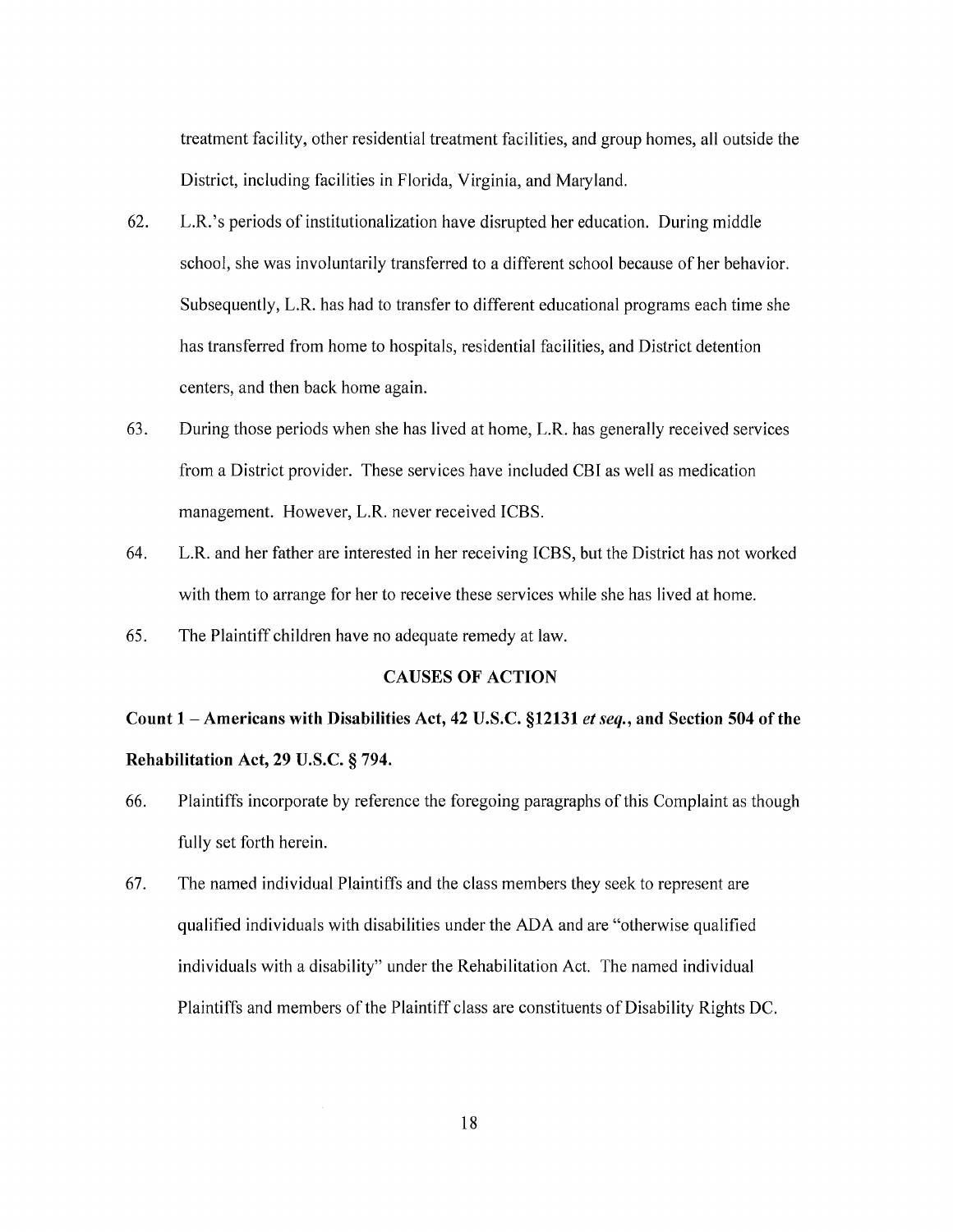- 68. Defendant District of Columbia is a public entity subject to the requirements of Title II of the ADA. The District and its agencies also receive federal financial assistance and are thus subject to the requirements of the Rehabilitation Act. Defendants Bowser, Royster, and Turnage are District officials responsible for administering and/or supervising District programs and activities related to behavioral health services and/or the Medicaid program.
- 69. Defendants have discriminated against Plaintiff children in violation of the ADA and the Rehabilitation Act by failing to administer services, programs, and activities in the most integrated setting appropriate and by needlessly placing them in institutional settings to receive behavioral health services, or by putting them at serious risk of placement in such settings.
- 70. The relief sought by Plaintiffs would not require a fundamental alteration to the District's programs, services, or activities. Defendants are already required by federal law to provide intensive community-based services to the plaintiff children, and compliance with the ADA and the Rehabilitation Act would not impose any unreasonable costs on Defendants' service system.

## **Count** II - **Medicaid Act, 42 U.S.C. § 1396d** *et seq.* **and 42 U.S.C. § 1983.**

- 71. Plaintiffs incorporate by reference the foregoing paragraphs of this Complaint as though fully set forth herein.
- 72. Defendants, while acting under the color of law, have violated the Medicaid Act, including the Act's EPSDT mandate, by failing to provide Plaintiff children with intensive community-based services ICBS when such services are medically necessary to treat or ameliorate their mental conditions. 42 U.S.C. §§ 1396a(a)(43), 1396d(r).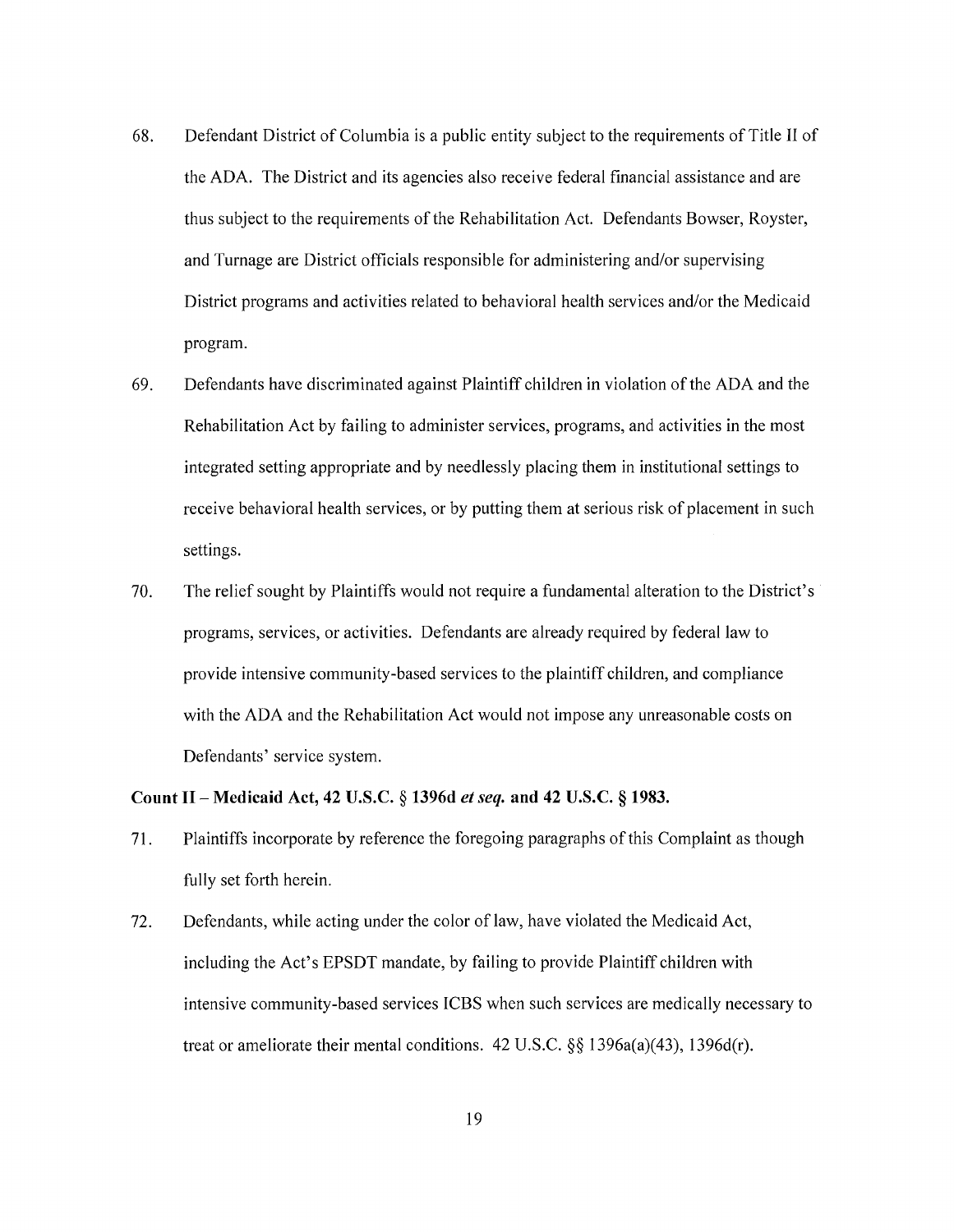73. Defendants, including the Mayor of the District of Columbia and the Directors of the Departments of Behavioral Health and Health Care Finance, have final policymaking authority over the District's behavioral health and Medicaid systems. *See* D.C. Code §§ 1-307.02; 7-771.05; 7-1141.02; 7-1141.04; 7-1141.06; 7-1141.07. Defendants, while acting under the color of law, have:

(a) taken actions that have caused medically necessary ICBS to be unavailable to the Plaintiff children; and

(b) knowingly and consistently failed to provide medically necessary ICBS to the Plaintiff children, setting a custom for failing to provide behavioral health services that meet their needs.

Defendants' failures constitute deliberate indifference to the Plaintiff children's rights under the Medicaid Act (as enforced through 42 U.S.C. § 1983).

## **REQUEST FOR RELIEF**

WHEREFORE, Plaintiffs respectfully request that this Court:

- A. Certify this case as a class action pursuant to Federal Rule of Civil Procedure 23;
- B. Declare that Defendants' failures to comply with the mandates of the Americans with Disabilities Act, Section 504 of the Rehabilitation Act, and the Medicaid Act are unlawful;
- C. Enter a permanent injunction enjoining Defendants from subjecting the named individual Plaintiffs and members of the Plaintiff class to policies and practices that violate their rights under the Americans with Disabilities Act, Section 504 of the Rehabilitation Act, and the Medicaid Act;